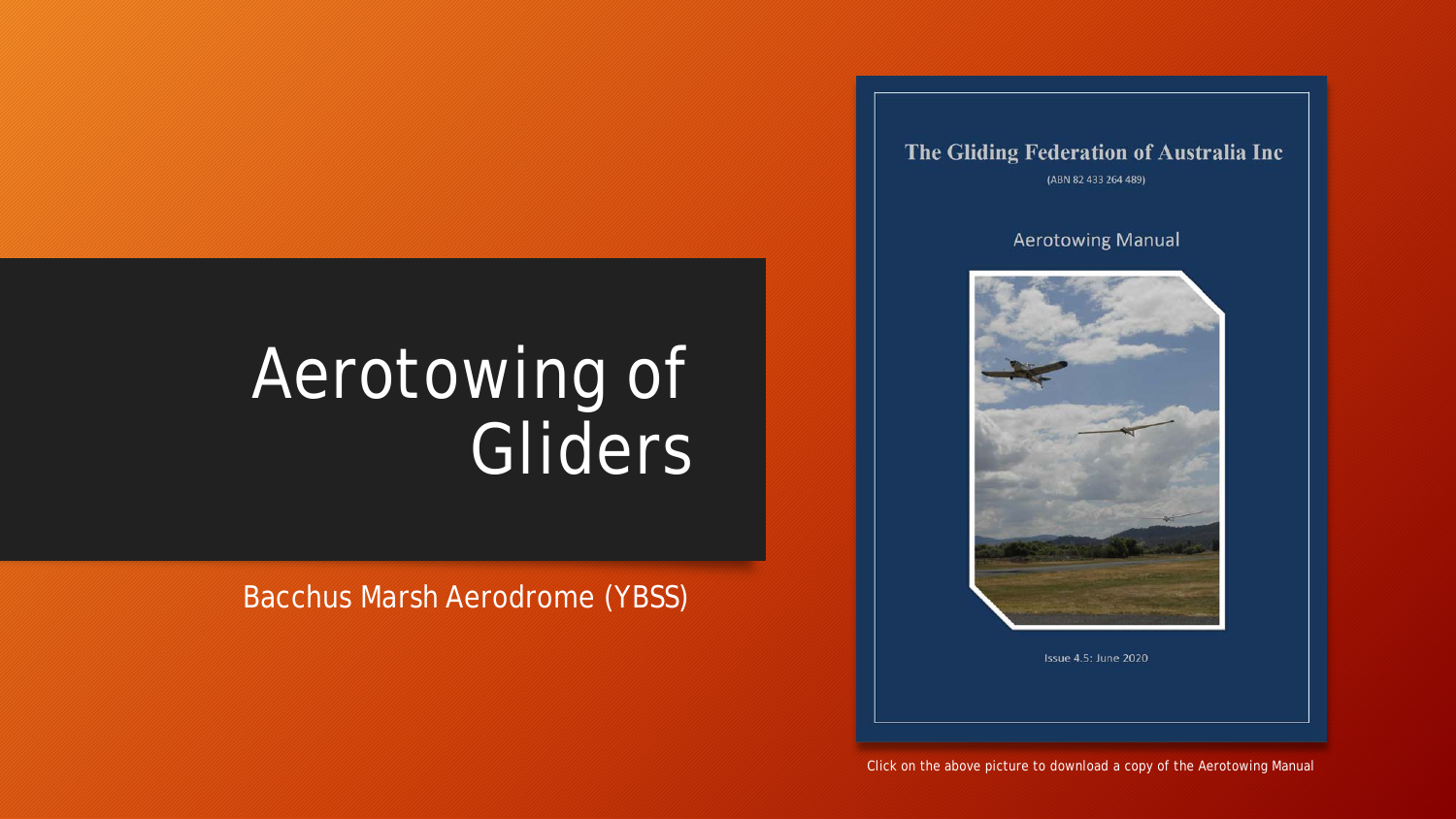#### Operations in the vicinity of non-towered aerodromes

• The standard traffic circuit procedures are described in Civil Aviation Advisory Publication (CAAP) 166-1 'Operations in the vicinity of noncontrolled aerodromes.'

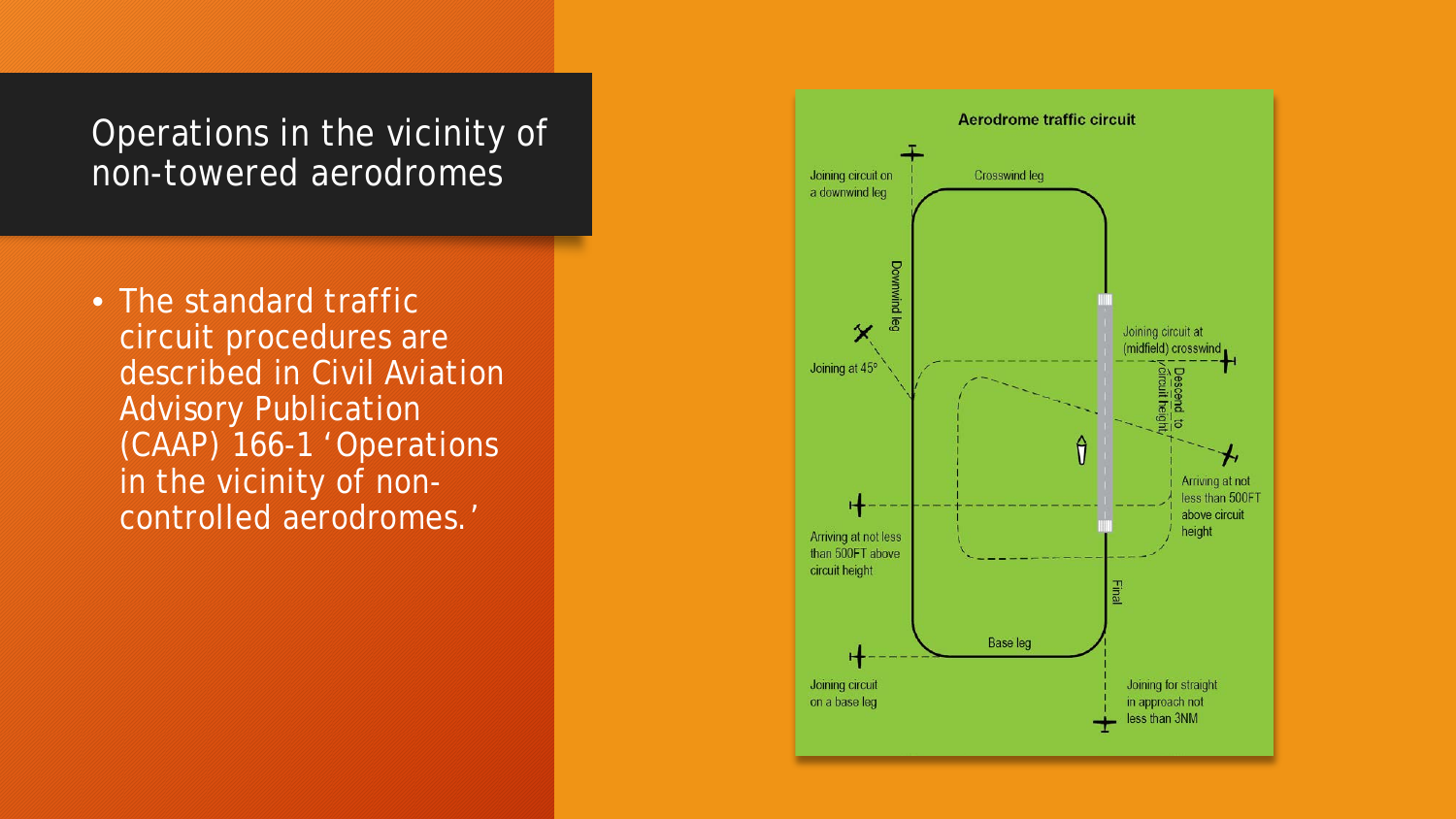Operations in the vicinity of non-towered aerodromes

• By convention, aircraft should fly the standard traffic circuit at the heights above aerodrome elevation as in the diagram opposite:

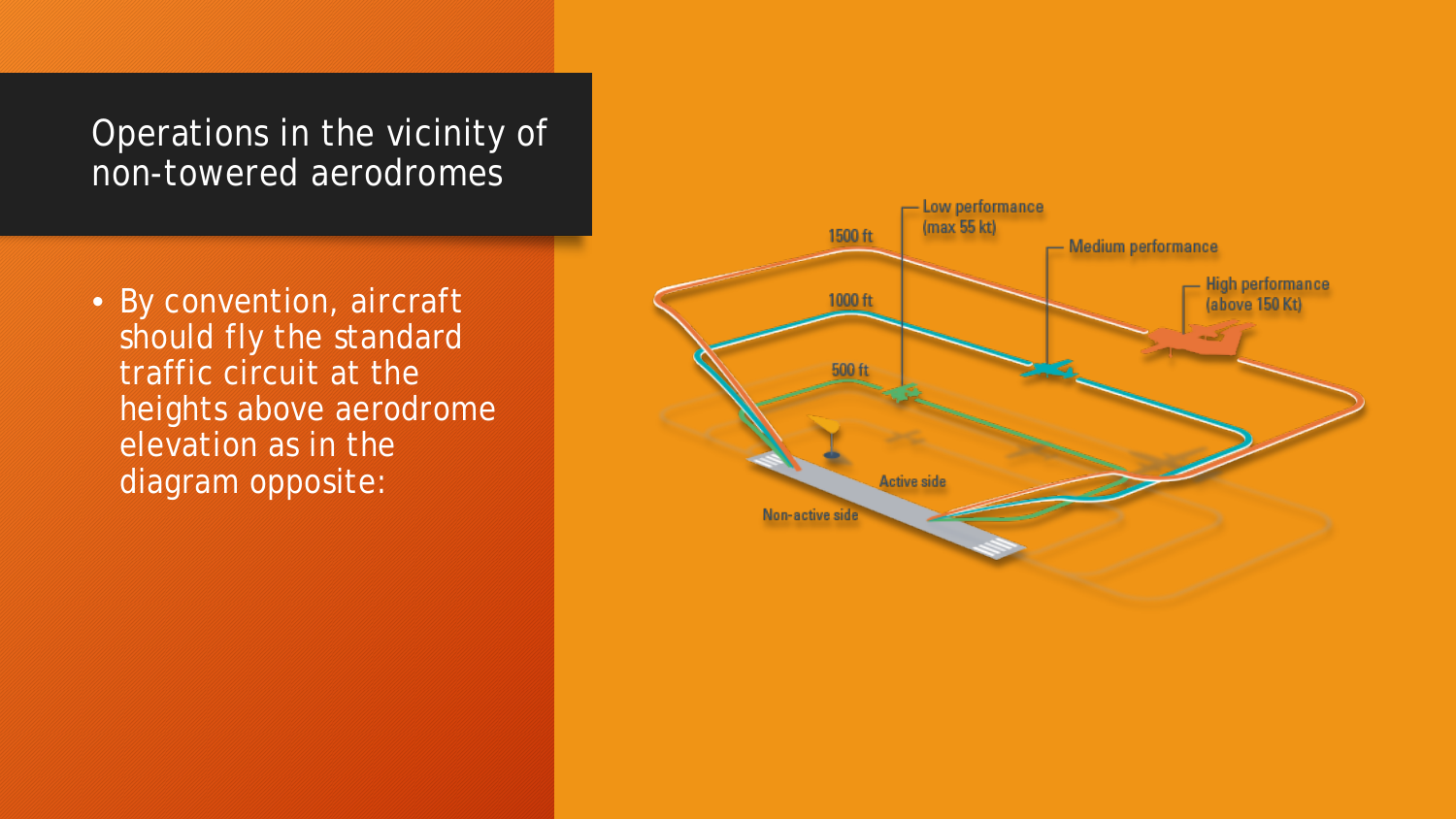

Tow pilots are required to adopt a towing pattern which minimises towing into the sun, takes advantage of forced landing options, stays within gliding range of the airfield, and makes maximum use of any lift which is available.

## **Glider Towing** Patterns



This judgment is most affected by the wind strength causing a greater reduction in groundspeed when flying into wind, and by exposure to sinking air and drag in turbulence.



The towing pattern will be dictated by the wind velocity and likely release position, **and the need to avoid conflict with other traffic in the circuit area** (Refer GFA Aerotowing Manual, Section 8.3 – Climb).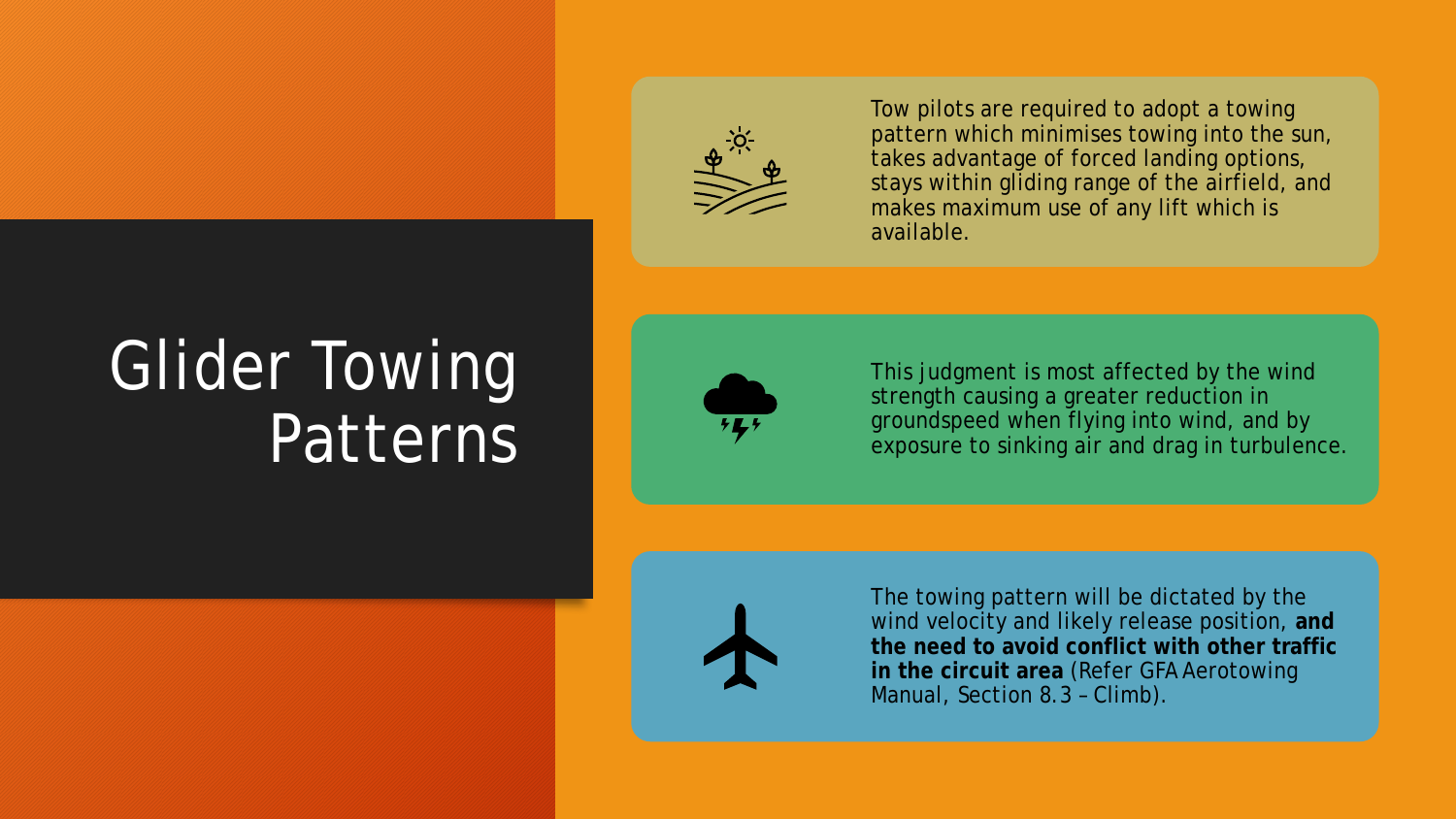## Guidance on Towing Patterns

Section 10.1.22 of the GFA/CASA Aerotowing Manual describes suggested towing patterns and provides a graphical representation together with some words of guidance.

This guidance needs to be considered in conjunction with the tow pilot competencies at Section 8 of the manual to gain a more complete understanding of the responsibilities of the tow pilot during the launch.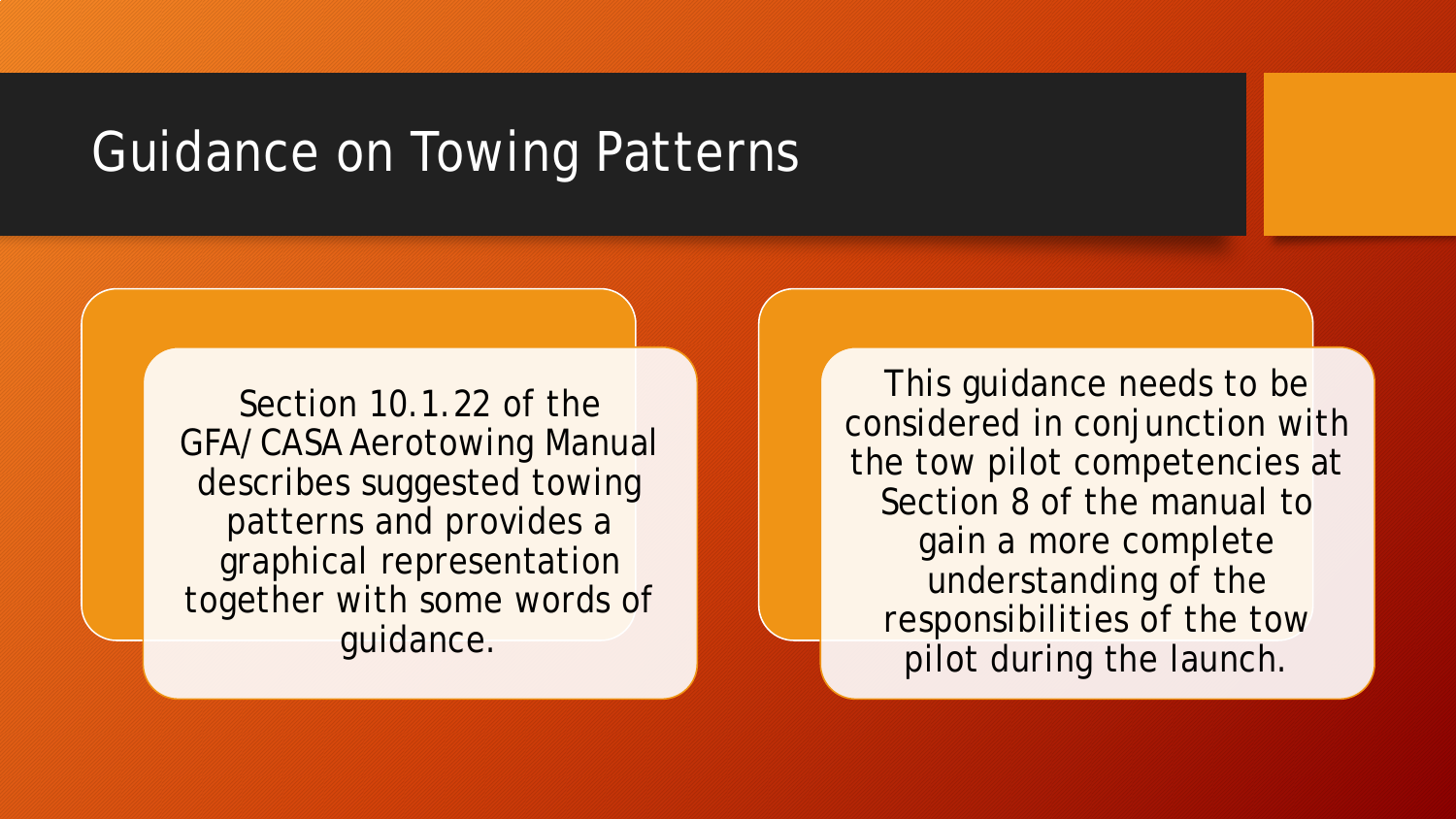### Guidance on Towing Patterns

- This diagram illustrates suggested towing patterns that tow pilots could fly, unless specific site requirements dictate otherwise.
- The towing patterns depicted are designed to keep the combination away from circuit entry points and the downwind leg of the circuit.

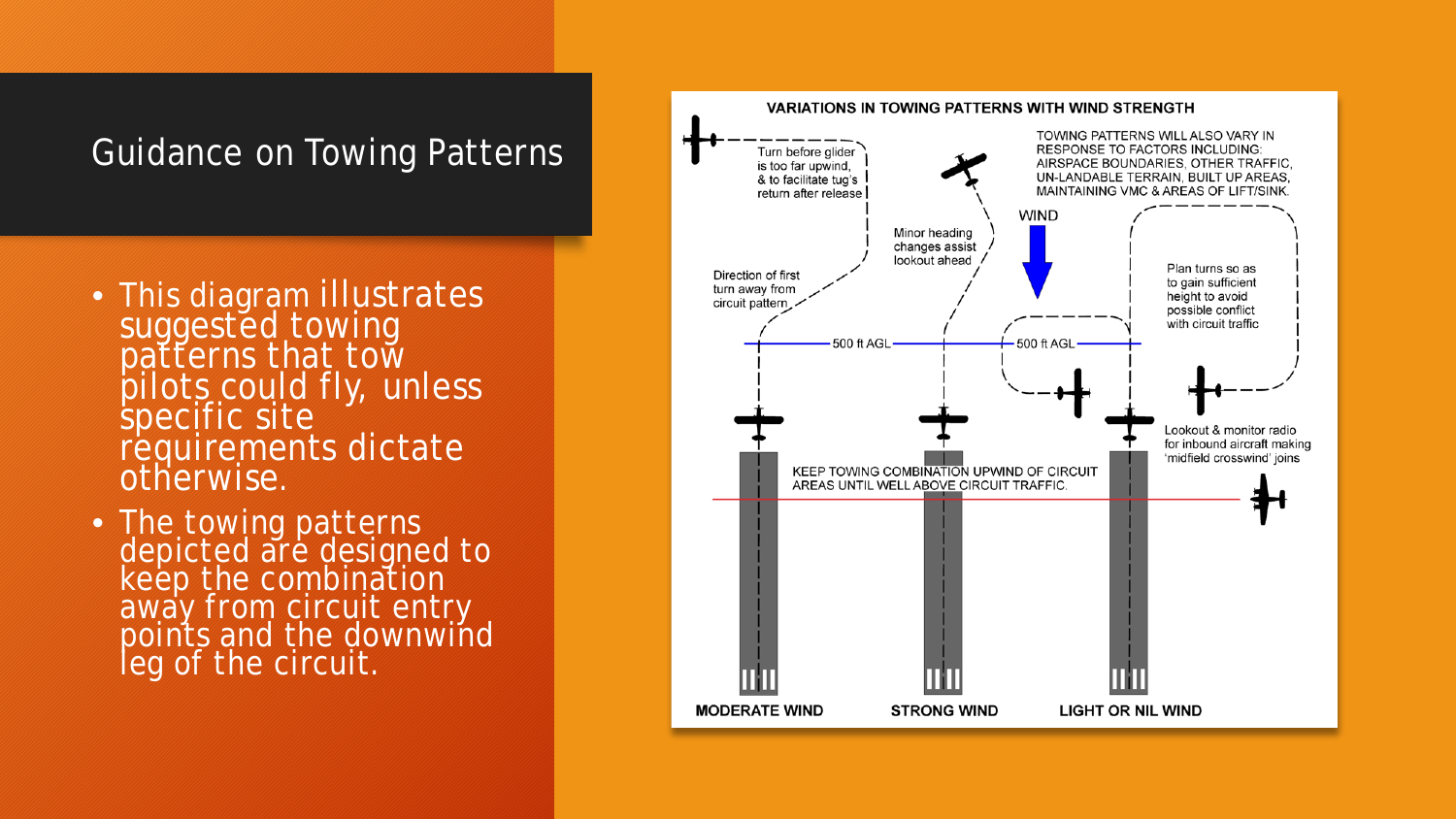#### Guidance on Towing Patterns

• This guidance is consistent with Civil Aviation Regulation 166A(2)(c), which states: *"if the pilot is flying in the vicinity of the aerodrome, the pilot must: (i) join the circuit pattern for the aerodrome; or (ii) avoid* the circuit pattern for *the aerodrome".*

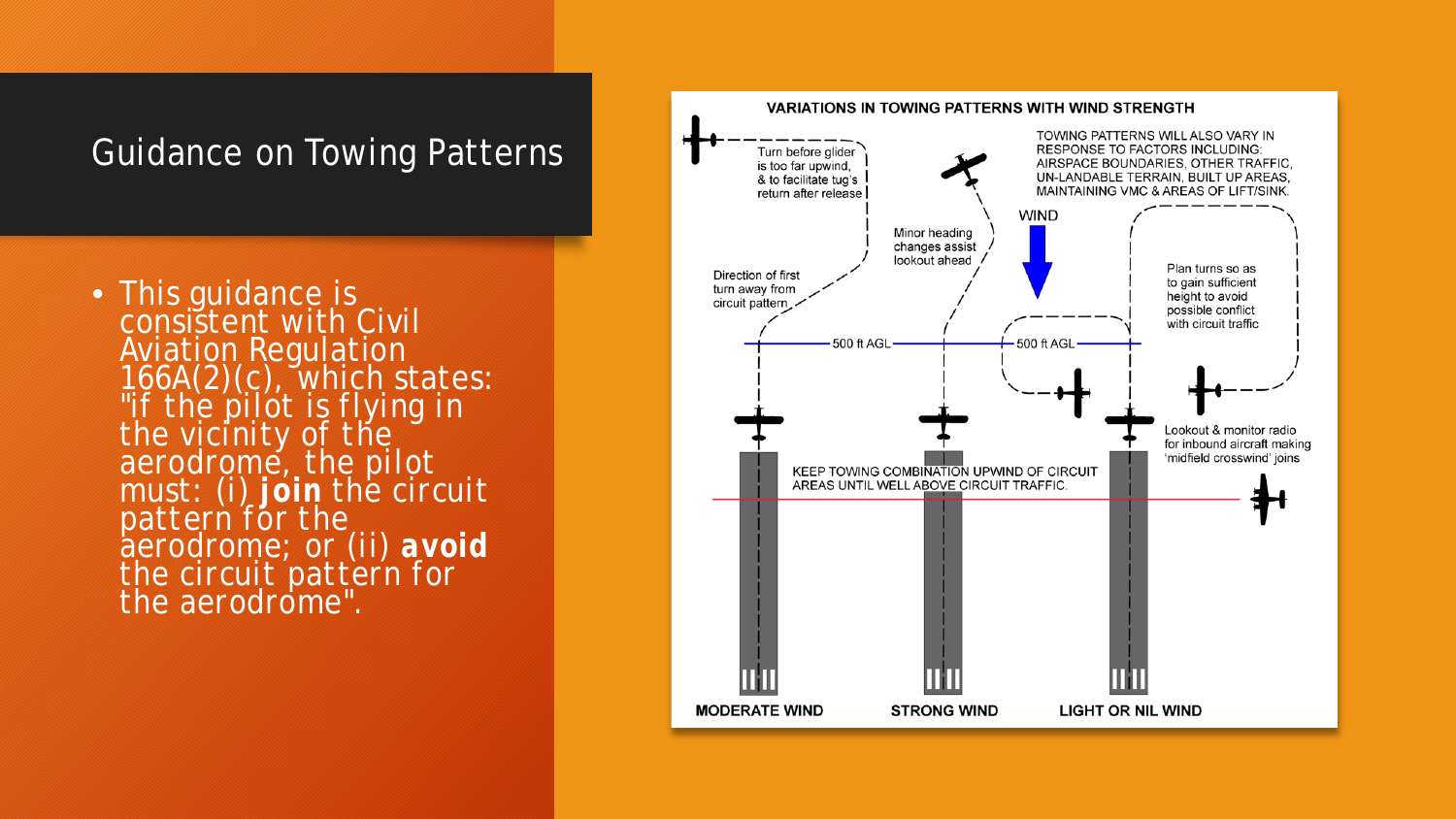

The towing patterns suggested in Section 10.1.22 are a few of many possible variations, and the ones depicted can be varied at the tow pilot's discretion.

## Guidance on Towing Patterns



At all times the tow pilot must keep a sharp lookout, continually clear the aircraft's blind spots, and where possible, **avoid those parts of the sky in which you know traffic will congregate, e.g. circuit joining areas.**



Tow pilots should, wherever possible, **avoid climbing the combination in the downwind leg of the circuit** and plan their departure to keep the glider within gliding distance of the airfield.



While it is usual for an aircraft to maintain runway heading until it reaches 500' AGL, the pilot in command of a glider combination is permitted to make deviations to maximise safety for the combination during the takeoff.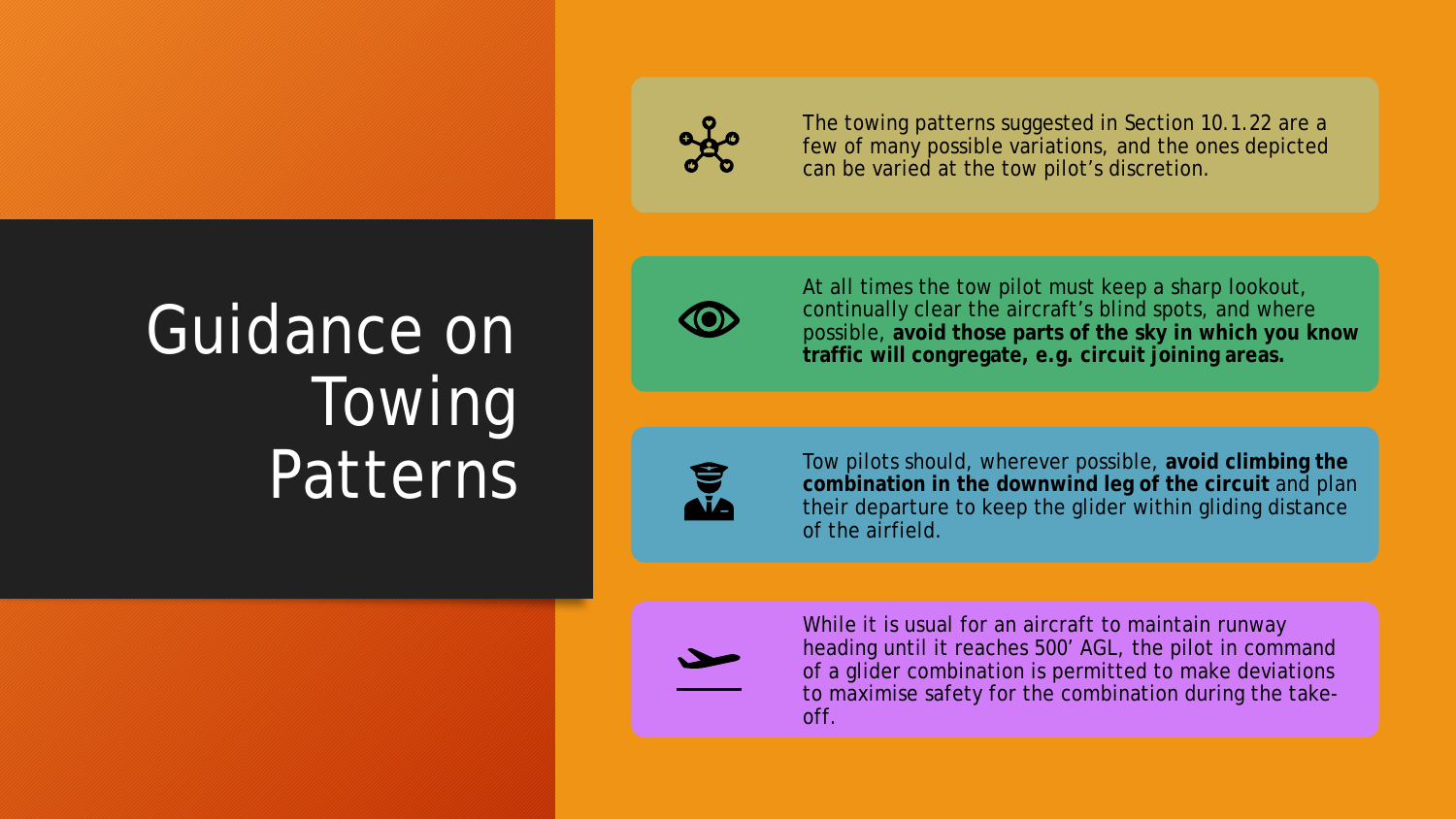## Tow pilots will aim to:







Keep the combination clear of circuit joining areas;

avoid climbing the combination in the downwind leg of the circuit; and

keep the glider within gliding distance of the airfield.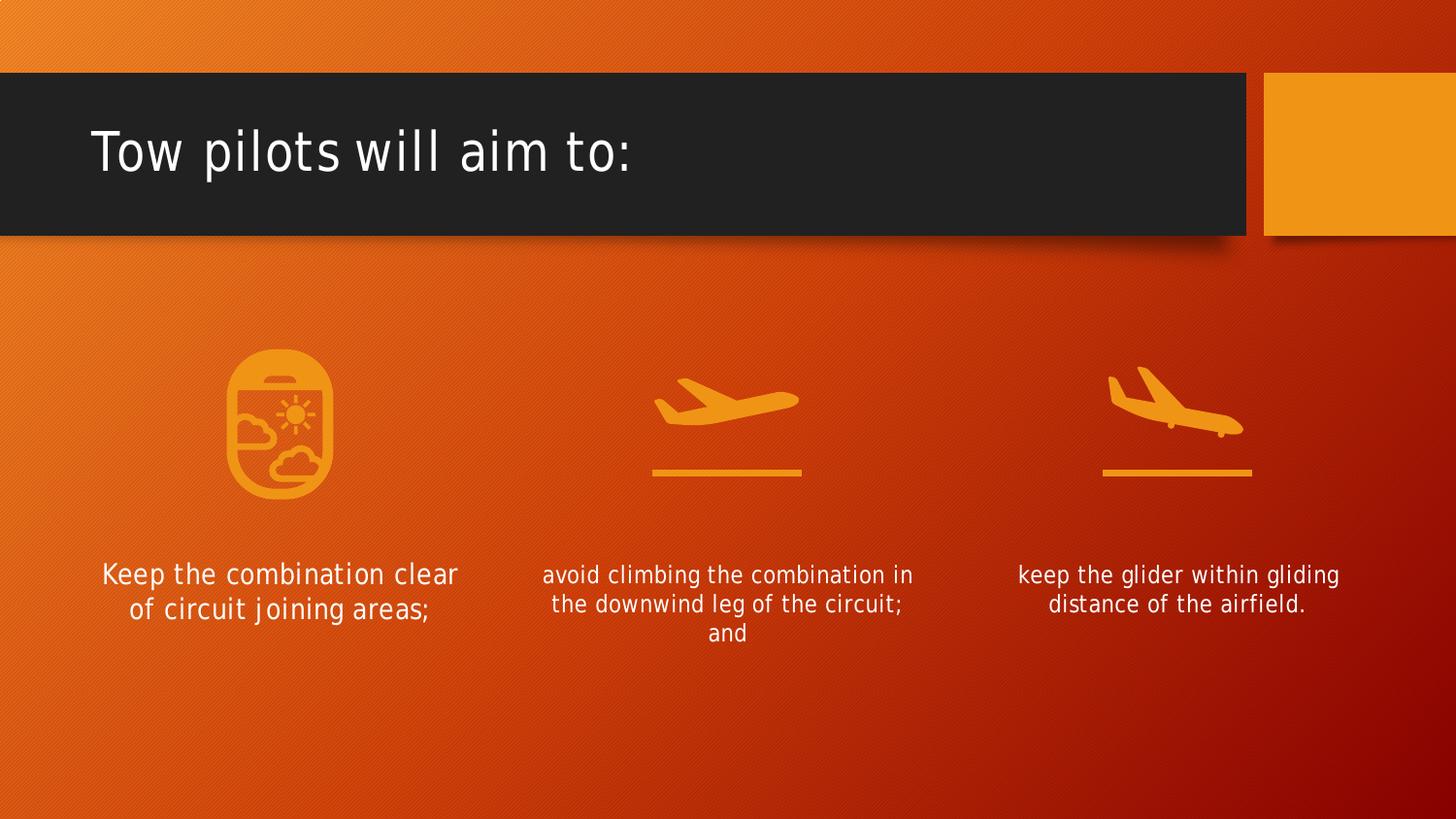### Regulatory Exemptions for Tow Pilots

**GFA Tow Pilots are exempt from the following Regulation:**

- **REG 166A (2)(d) of CAR**: *"if the pilot joins the circuit pattern for the*  aerodrome for a landing at the aerodrome, the pilot must, after joining *the circuit pattern, make all turns in accordance with subregulation (3)".*
- For operations at YBSS, this means tow pilots are exempt from the requirement to make all turns in the circuit to the left.
- This does not mean that tow pilots can conduct contra circuits.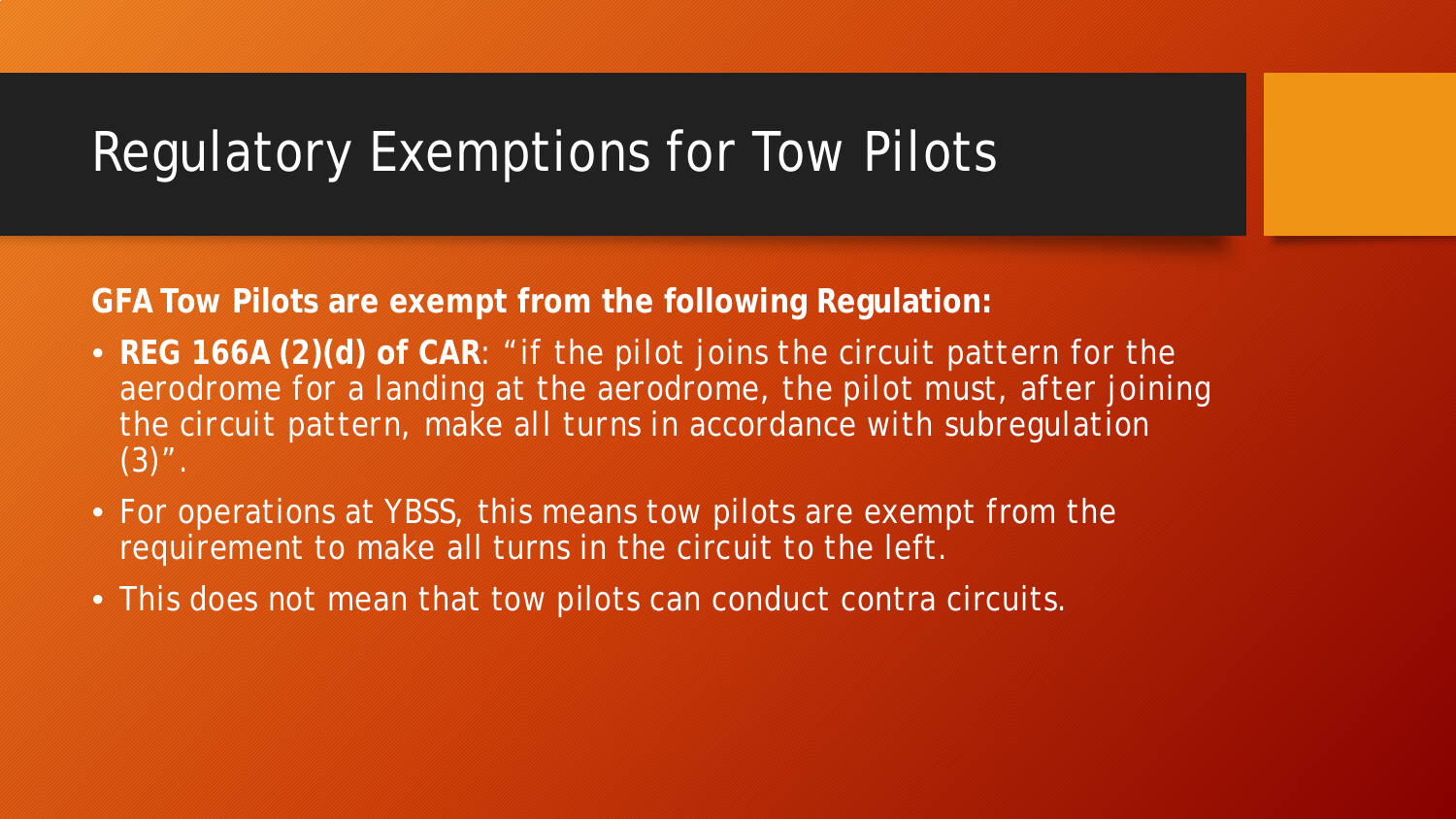## Regulatory Exemptions for Tow Pilots

**GFA Tow Pilots are exempt from the following Regulation:**

- **REG 166A (2)(e) of CAR**: *"if the pilot takes off from the aerodrome, the pilot must, after taking off, make all turns in accordance with subregulation (3) while the aircraft is flying in the circuit pattern for the aerodrome"*.
- This means tow pilots are exempt from the requirement to make all turns to the left.
- Tow pilots may turn right, or climb straight out, or any other variation to achieve reduced collision risk and safe climb paths.